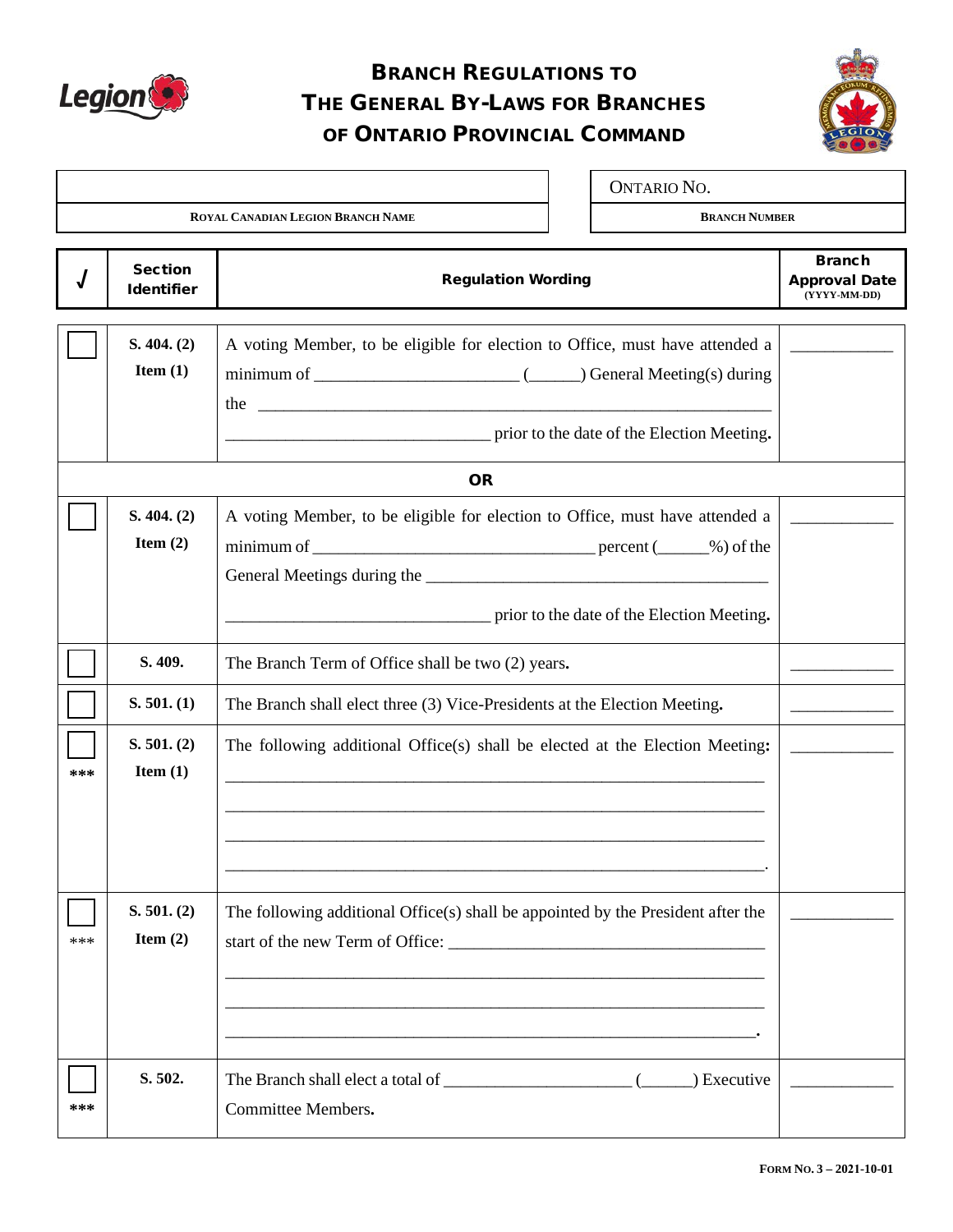|            | <b>Section</b><br><b>Identifier</b> | <b>Regulation Wording</b>                                                                                                                                                                                                              | <b>Branch</b><br><b>Approval Date</b><br>(YYYY-MM-DD) |
|------------|-------------------------------------|----------------------------------------------------------------------------------------------------------------------------------------------------------------------------------------------------------------------------------------|-------------------------------------------------------|
| <b>AAA</b> | S. 513. (1)                         | A Member of the Branch Executive Committee shall be appointed in the new<br>the Liaison Officer to the Ladies' Auxiliary to the Branch.                                                                                                |                                                       |
| <b>AAA</b> | S. 513. (2)                         | The Executive Committees of the Branch and its Ladies' Auxiliary shall hold<br>$\frac{1}{2}$ in the months of $\frac{1}{2}$ in the months of $\frac{1}{2}$<br>and $\frac{\ }{\ }$ starting at $\frac{\ }{\ }$ . $\frac{\ }{\ }$ m.     |                                                       |
|            | S. 513. (3)                         | The total amount of funds held by the Ladies' Auxiliary to the Branch at the end<br>$\overline{\phantom{a}}$ dollars (\$ $\overline{\phantom{a}}$ ).                                                                                   |                                                       |
| ***        | S. 601. (3)                         | The President shall appoint a Chair, after the start of the new Term of Office, for<br>each of the following Optional Standing Committee(s): __________________________<br><u> 1989 - Johann Stoff, amerikansk politiker (d. 1989)</u> |                                                       |
|            | S. 601. (4)                         | The President shall appoint a Member, after the start of the new Term of Office,<br>to each of the following Standalone Position(s) not provided for elsewhere                                                                         |                                                       |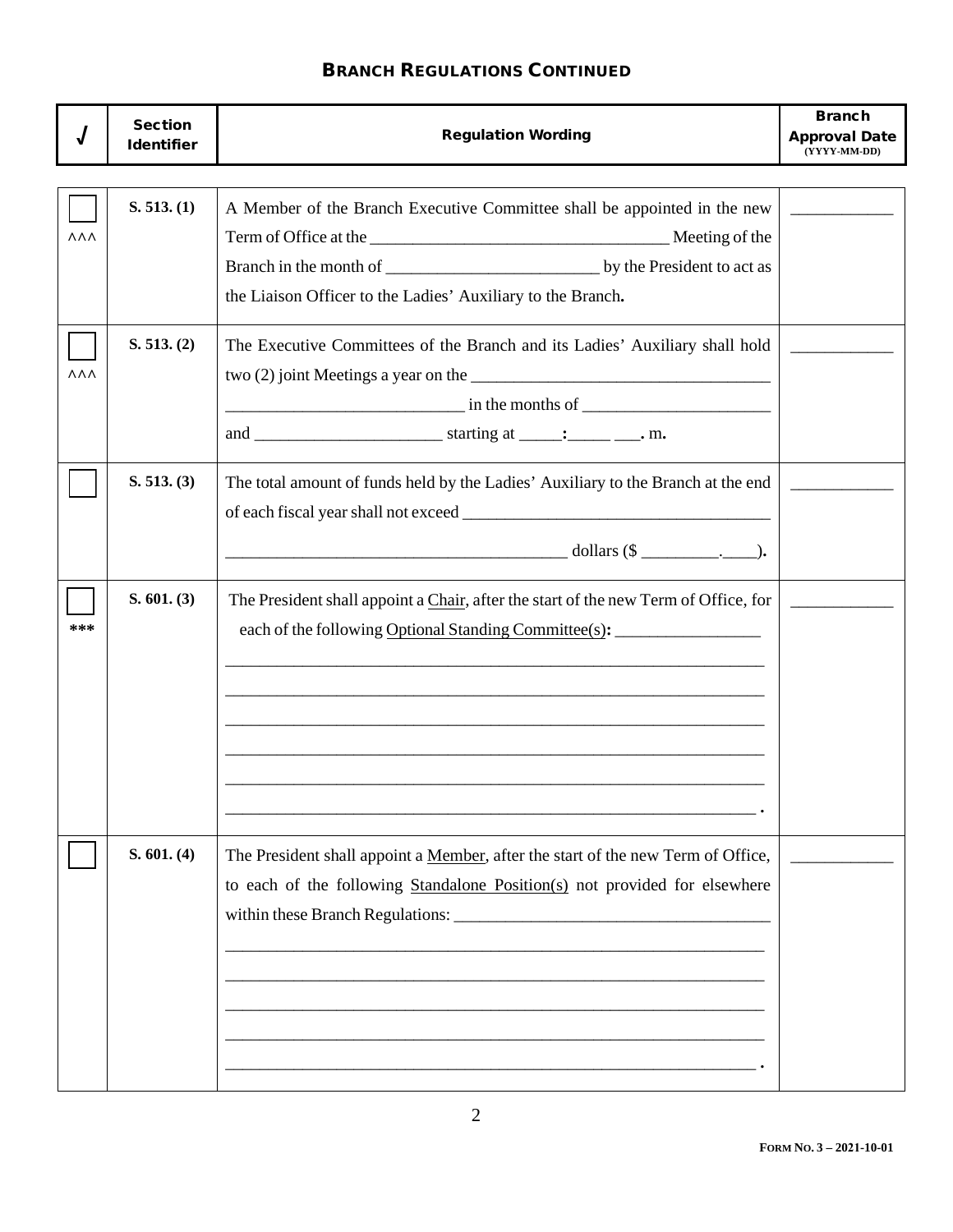| <b>Section</b><br><b>Identifier</b> | <b>Regulation Wording</b>                                                                                                                                                                                                                              | <b>Branch</b><br><b>Approval Date</b><br>(YYYY-MM-DD) |  |  |
|-------------------------------------|--------------------------------------------------------------------------------------------------------------------------------------------------------------------------------------------------------------------------------------------------------|-------------------------------------------------------|--|--|
| S. 703. (3) (a)                     | for ensuring that all new Members receive a Legion Badge and a document<br>containing the current Internet Website addresses of both Dominion and<br>Provincial Commands.                                                                              |                                                       |  |  |
| S. 703. (3) (b)<br>Item $(1)$       | for ensuring that all new Members receive a current copy of The General By-<br>Laws of the Ontario Provincial Command / The General By-Laws for Branches<br>of the Ontario Provincial Command.                                                         |                                                       |  |  |
|                                     | <b>OR</b>                                                                                                                                                                                                                                              |                                                       |  |  |
| S. 703. (3) (b)<br>Item $(2)$       | for ensuring that all new Members receive a current copy of The General By-<br>Laws of The Royal Canadian Legion.                                                                                                                                      |                                                       |  |  |
| <b>OR</b>                           |                                                                                                                                                                                                                                                        |                                                       |  |  |
| S. 703. (3) (b)<br>Item $(3)$       | for ensuring that all new Members receive current copies of The General By-<br>Laws of the Ontario Provincial Command / The General By-Laws for Branches<br>of the Ontario Provincial Command and The General By-Laws of The Royal<br>Canadian Legion. |                                                       |  |  |
| S. 703. (4)                         | The Branch shall maintain the Records which fall under the responsibility of the<br>Secretary in an electronic format with a back-up copy stored in a separate and<br>secure location.                                                                 |                                                       |  |  |
| S. 704. (2)                         | The Branch shall maintain the Records which fall under the responsibility of the<br>Treasurer in an electronic format with a back-up copy stored in a separate and<br>secure location.                                                                 |                                                       |  |  |
| S. 708.                             | The Additional Duties listed on the Attachment Form(s) numbered _                                                                                                                                                                                      |                                                       |  |  |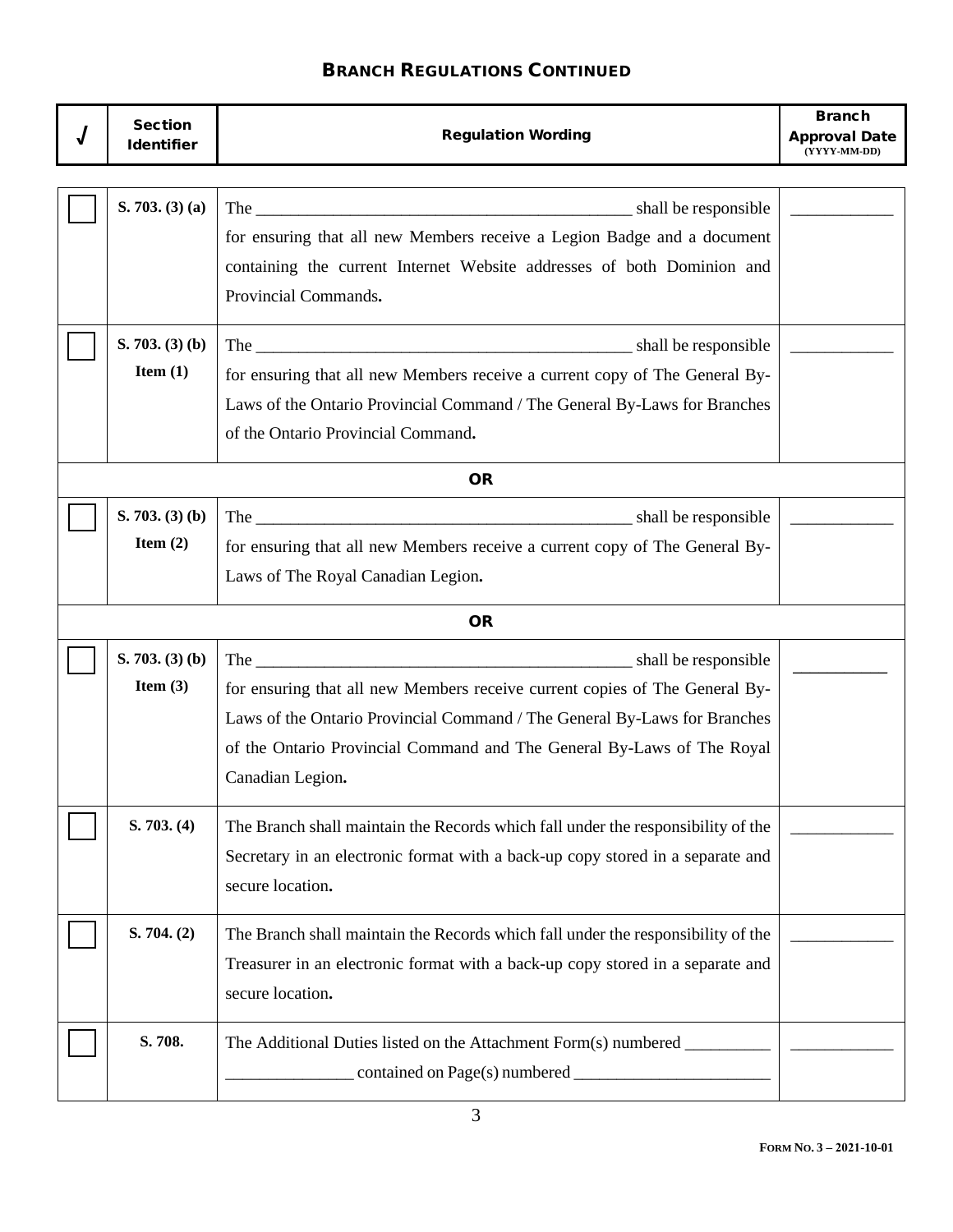|     | <b>Section</b><br><b>Identifier</b> | <b>Regulation Wording</b>                                                                                             | <b>Branch</b><br><b>Approval Date</b><br>(YYYY-MM-DD) |
|-----|-------------------------------------|-----------------------------------------------------------------------------------------------------------------------|-------------------------------------------------------|
|     |                                     |                                                                                                                       |                                                       |
|     |                                     | shall provide additional governance re the Branch Office(s) identified therein.                                       |                                                       |
|     | S. 709.                             | The Duties and/or Terms of Reference listed on the Attachment Form(s)                                                 |                                                       |
|     |                                     |                                                                                                                       |                                                       |
|     |                                     | shall govern the Committees and/or                                                                                    |                                                       |
|     |                                     | Branch Position(s) identified therein.                                                                                |                                                       |
|     | S. 710.                             | The following Organized Group(s) within the Branch consisting of only Legion                                          |                                                       |
|     |                                     | <u> 1980 - Johann John Stoff, deutscher Stoff und der Stoff und der Stoff und der Stoff und der Stoff und der Sto</u> |                                                       |
| *** | S. 802. (1)                         | The Branch shall hold its monthly General Meetings on the _______________________                                     |                                                       |
|     |                                     |                                                                                                                       |                                                       |
|     |                                     | shall be excluded.                                                                                                    |                                                       |
|     | S. 804.                             | The Order of Business included on the Attachment Form(s) numbered ______<br>contained on Page(s) numbered             |                                                       |
|     |                                     | shall govern at the General Meeting(s) identified therein.                                                            |                                                       |
|     | S. 807.                             | The Annual General Meeting shall be held in conjunction with the General                                              |                                                       |
| *** | Item $(1)$                          |                                                                                                                       |                                                       |
|     |                                     | <b>OR</b>                                                                                                             |                                                       |
| *** | S. 807.<br>Item $(2)$               |                                                                                                                       |                                                       |
|     |                                     |                                                                                                                       |                                                       |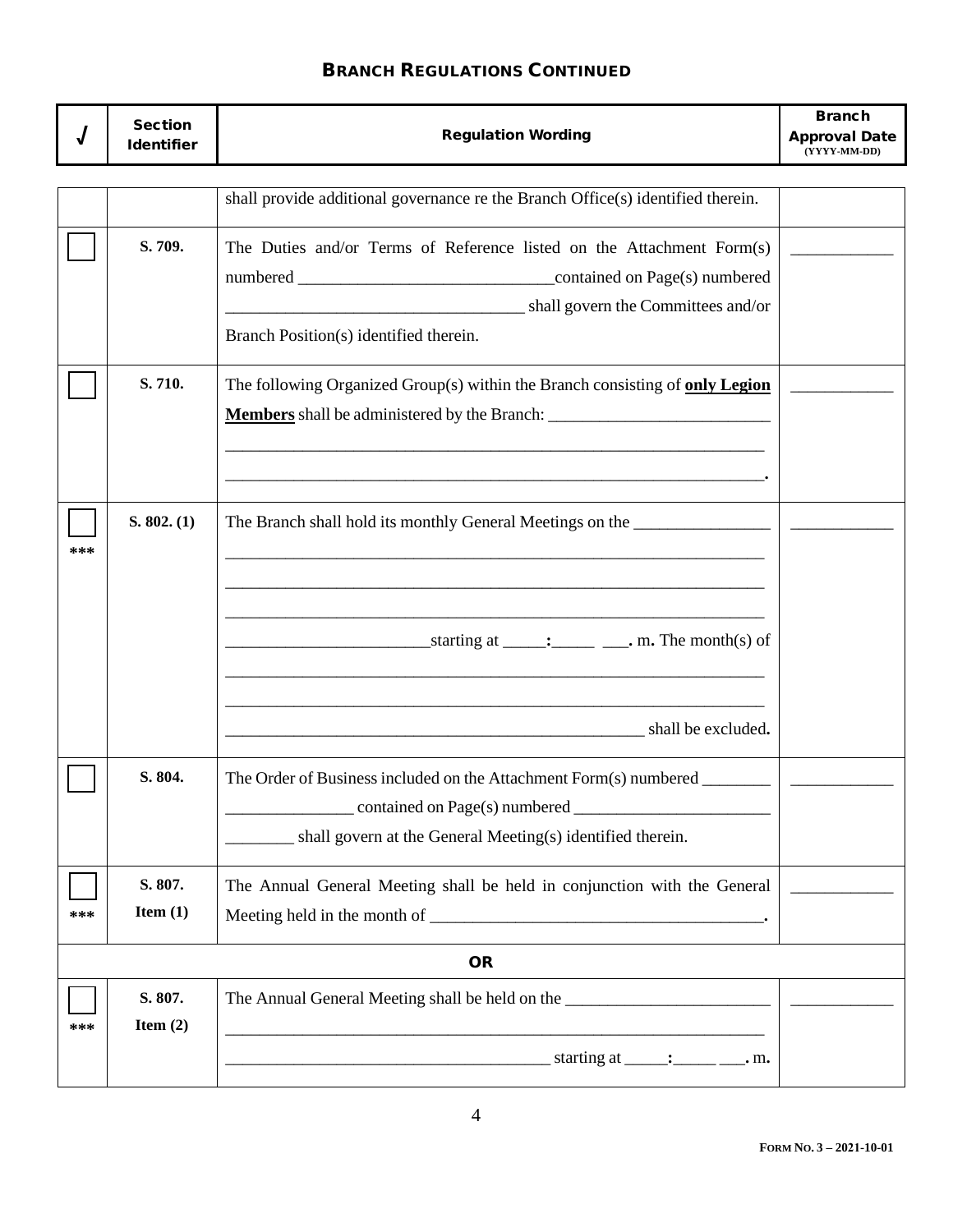|           | <b>Section</b><br><b>Identifier</b> | <b>Regulation Wording</b>                                                          | <b>Branch</b><br><b>Approval Date</b><br>(YYYY-MM-DD) |  |  |
|-----------|-------------------------------------|------------------------------------------------------------------------------------|-------------------------------------------------------|--|--|
|           |                                     |                                                                                    |                                                       |  |  |
|           | S. 808.                             | The Order of Business included on the Attachment Form(s) numbered ________         |                                                       |  |  |
|           |                                     |                                                                                    |                                                       |  |  |
|           |                                     | shall govern at the Annual General Meeting(s) identified therein.                  |                                                       |  |  |
|           | S. 809. (1)                         | A quorum for all Meetings of the Branch shall be five percent (5%) of the total    |                                                       |  |  |
| ***       | Item $(1)$                          | eligible voting Membership as recorded on the files of Command at the end of       |                                                       |  |  |
|           |                                     | the preceding calendar year.                                                       |                                                       |  |  |
|           |                                     | <b>OR</b>                                                                          |                                                       |  |  |
|           | S. 809. (1)                         | A quorum for all Meetings of the Branch shall be twice the number of Members       |                                                       |  |  |
| ***       | Item $(2)$                          | from the Executive Committee <b>present</b> at the Meeting plus one (1) additional |                                                       |  |  |
|           |                                     | eligible non-Executive Committee voting Member.                                    |                                                       |  |  |
|           | <b>OR</b>                           |                                                                                    |                                                       |  |  |
|           | S. 809. (2)                         | A quorum for all Meetings of the Branch with less than twenty (20) active          |                                                       |  |  |
| ***       |                                     | Members shall be the total number of Members on the Executive Committee            |                                                       |  |  |
|           |                                     |                                                                                    |                                                       |  |  |
|           | S. 810.                             | In the event that any scheduled Meeting of the Branch falls on a recognized        |                                                       |  |  |
|           | Item $(1)$                          | Statutory Holiday, it shall be rescheduled to the ______________________________   |                                                       |  |  |
|           |                                     |                                                                                    |                                                       |  |  |
|           |                                     | $\frac{\text{starting at} \dots}{\text{starting at} \dots}$ . m.                   |                                                       |  |  |
| <b>OR</b> |                                     |                                                                                    |                                                       |  |  |
|           | S. 810.                             | In the event that any scheduled Meeting of the Branch falls on a recognized        |                                                       |  |  |
|           | Item $(2)$                          | Statutory Holiday, it shall be rescheduled to the ______________________________   |                                                       |  |  |
|           |                                     |                                                                                    |                                                       |  |  |
|           |                                     | starting at the same time as the original scheduled Meeting.                       |                                                       |  |  |
|           | S. 1001.                            |                                                                                    |                                                       |  |  |
| ***       | Item $(1)$                          |                                                                                    |                                                       |  |  |
|           |                                     |                                                                                    |                                                       |  |  |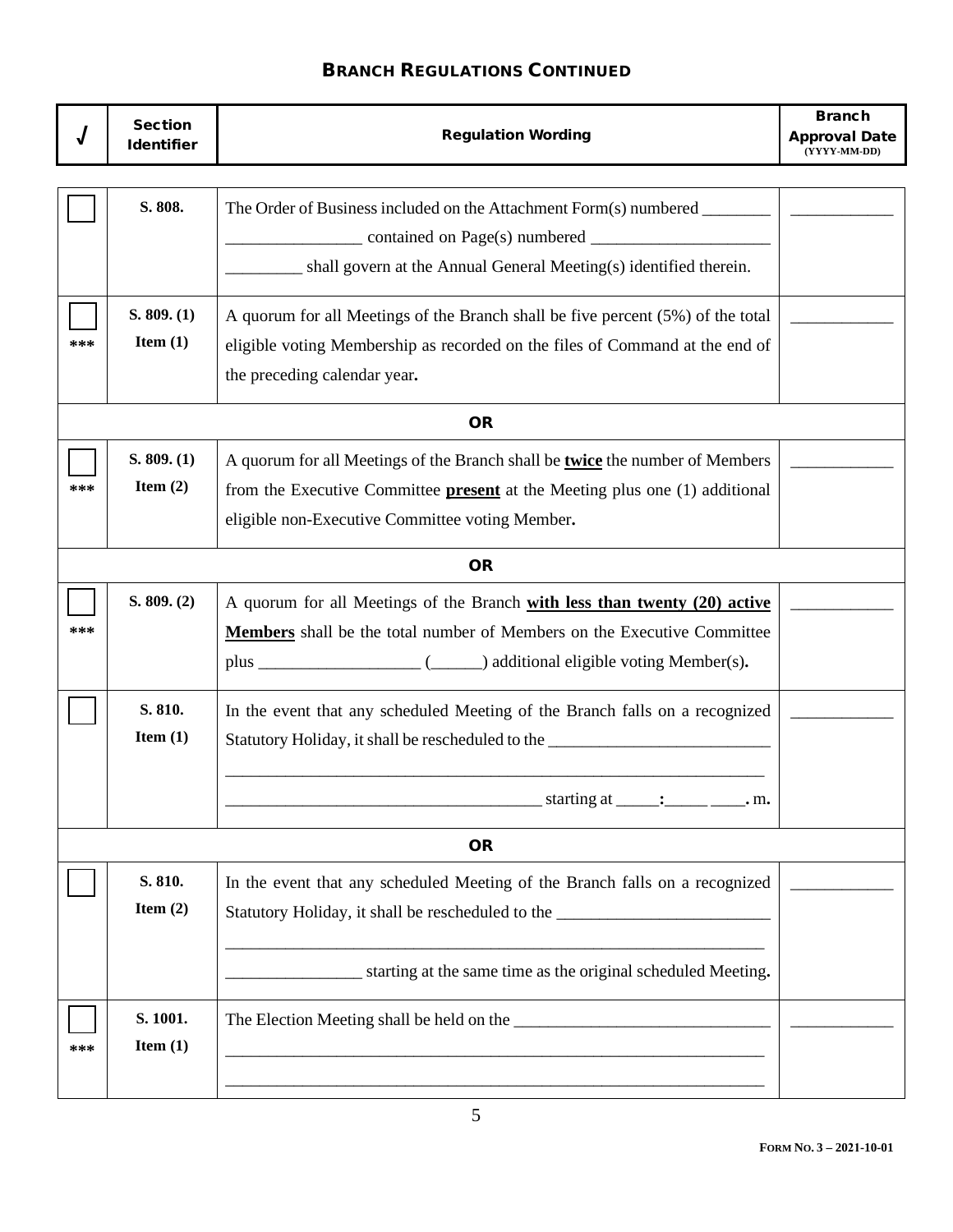|     | <b>Section</b><br><b>Identifier</b> | <b>Regulation Wording</b>                                                                                                                                                                                                                                                      | <b>Branch</b><br><b>Approval Date</b><br>(YYYY-MM-DD) |
|-----|-------------------------------------|--------------------------------------------------------------------------------------------------------------------------------------------------------------------------------------------------------------------------------------------------------------------------------|-------------------------------------------------------|
|     |                                     |                                                                                                                                                                                                                                                                                |                                                       |
|     |                                     |                                                                                                                                                                                                                                                                                |                                                       |
|     |                                     |                                                                                                                                                                                                                                                                                |                                                       |
|     |                                     |                                                                                                                                                                                                                                                                                |                                                       |
|     |                                     | <b>OR</b>                                                                                                                                                                                                                                                                      |                                                       |
|     | S. 1001.                            | The Election Meeting shall be held in conjunction with the General Meeting held                                                                                                                                                                                                |                                                       |
| *** | Item $(2)$                          | in the month of $\sqrt{2}$ and $\sqrt{2}$ and $\sqrt{2}$ and $\sqrt{2}$ and $\sqrt{2}$ and $\sqrt{2}$ and $\sqrt{2}$ and $\sqrt{2}$ and $\sqrt{2}$ and $\sqrt{2}$ and $\sqrt{2}$ and $\sqrt{2}$ and $\sqrt{2}$ and $\sqrt{2}$ and $\sqrt{2}$ and $\sqrt{2}$ and $\sqrt{2}$ and |                                                       |
|     |                                     | $\mathcal{L} = \{ \mathcal{L} \mid \mathcal{L} \in \mathcal{L} \}$ . The contract of the contract of the contract of the contract of the contract of the contract of the contract of the contract of the contract of the contract of the contract of the con                   |                                                       |
|     |                                     |                                                                                                                                                                                                                                                                                |                                                       |
|     |                                     | <b>OR</b>                                                                                                                                                                                                                                                                      |                                                       |
|     | S. 1001.                            | The Election Meeting shall be held in conjunction with the Annual General                                                                                                                                                                                                      |                                                       |
| *** | Item $(3)$                          |                                                                                                                                                                                                                                                                                |                                                       |
|     |                                     | $\blacksquare$ . The contract of the contract of the contract of the contract of the contract of the contract of the contract of the contract of the contract of the contract of the contract of the contract of the contract of the                                           |                                                       |
|     | S. 1002.                            |                                                                                                                                                                                                                                                                                |                                                       |
|     | Item $(1)$                          | <u> 1989 - Johann Barn, amerikan bernama di sebagai bernama di sebagai bernama di sebagai bernama di sebagai bern</u>                                                                                                                                                          |                                                       |
|     |                                     |                                                                                                                                                                                                                                                                                |                                                       |
|     |                                     |                                                                                                                                                                                                                                                                                |                                                       |
|     |                                     |                                                                                                                                                                                                                                                                                |                                                       |
|     |                                     |                                                                                                                                                                                                                                                                                |                                                       |
|     |                                     |                                                                                                                                                                                                                                                                                |                                                       |
|     |                                     | <b>OR</b>                                                                                                                                                                                                                                                                      |                                                       |
|     | S. 1002.                            | The Nomination Meeting shall be held in conjunction with the General Meeting                                                                                                                                                                                                   |                                                       |
|     | Item $(2)$                          |                                                                                                                                                                                                                                                                                |                                                       |
|     |                                     |                                                                                                                                                                                                                                                                                |                                                       |
|     |                                     | <b>OR</b>                                                                                                                                                                                                                                                                      |                                                       |
|     | S. 1002.                            | The Nomination Meeting shall be held in conjunction with the Annual General                                                                                                                                                                                                    |                                                       |
|     | Item $(3)$                          |                                                                                                                                                                                                                                                                                |                                                       |
|     |                                     |                                                                                                                                                                                                                                                                                |                                                       |
|     |                                     |                                                                                                                                                                                                                                                                                |                                                       |
|     | S. 1005.                            | An advance poll shall be held on the day of the Election Meeting starting at                                                                                                                                                                                                   |                                                       |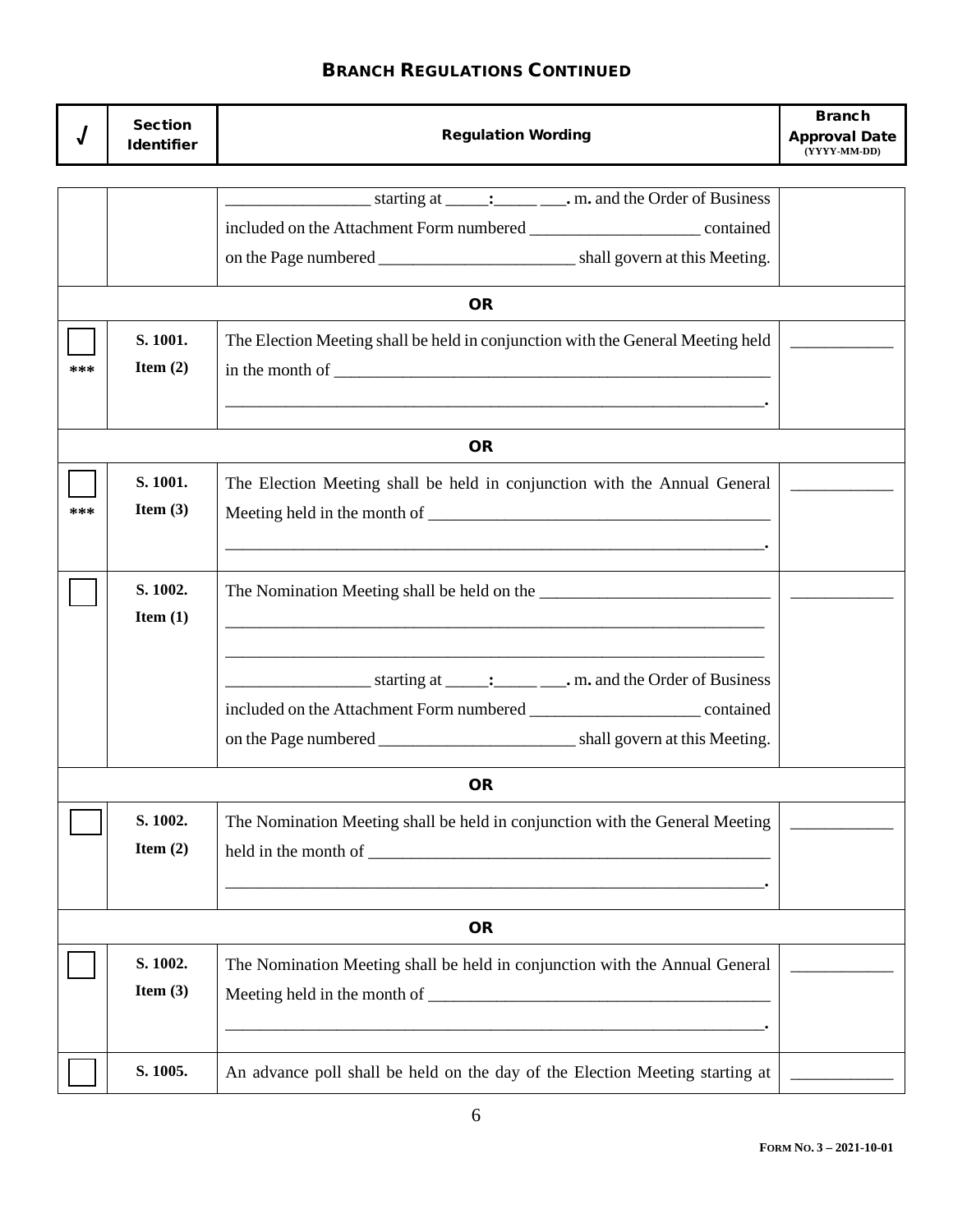|     | <b>Section</b><br><b>Identifier</b> | <b>Regulation Wording</b>                                                                                                                                                                                                                             | <b>Branch</b><br><b>Approval Date</b><br>(YYYY-MM-DD) |
|-----|-------------------------------------|-------------------------------------------------------------------------------------------------------------------------------------------------------------------------------------------------------------------------------------------------------|-------------------------------------------------------|
|     |                                     |                                                                                                                                                                                                                                                       |                                                       |
|     |                                     |                                                                                                                                                                                                                                                       |                                                       |
|     | S. 1008.                            | All unsuccessful candidates shall be automatically nominated for the next<br>subordinate Senior Elected Offices.                                                                                                                                      |                                                       |
|     | S. 1101. (1)                        | dollars                                                                                                                                                                                                                                               |                                                       |
|     |                                     | (\$ _______. _____) shall be payable with the applicable Annual Dues by all persons<br>at the time of the submission of their application for Membership in the Legion.                                                                               |                                                       |
| *** | S. 1201. (1)                        | The party or parties identified herein, who shall not be Members of the Executive<br>Committee or employees of the Legion or organization thereof, shall complete<br>a Financial Review of all financial accounts of the Branch: ____________________ |                                                       |
| *** | S. 1202.                            | The party or parties appointed by the President to complete a Financial Review                                                                                                                                                                        |                                                       |
| *** | S. 1204.<br>Item $(1)$              | The persons designated and authorized to initiate and complete any financial<br>transaction by cheque or electronic funds transfer for Branch Accounts,<br>excluding the Poppy Trust Fund Account, shall be the following as identified by            |                                                       |
| *** | S. 1204.<br>Item $(2)$              | The persons designated and authorized to initiate and complete any<br>financial transaction by cheque or electronic funds transfer from the Poppy<br>Trust Fund Account shall be the Poppy Committee Chair,                                           |                                                       |